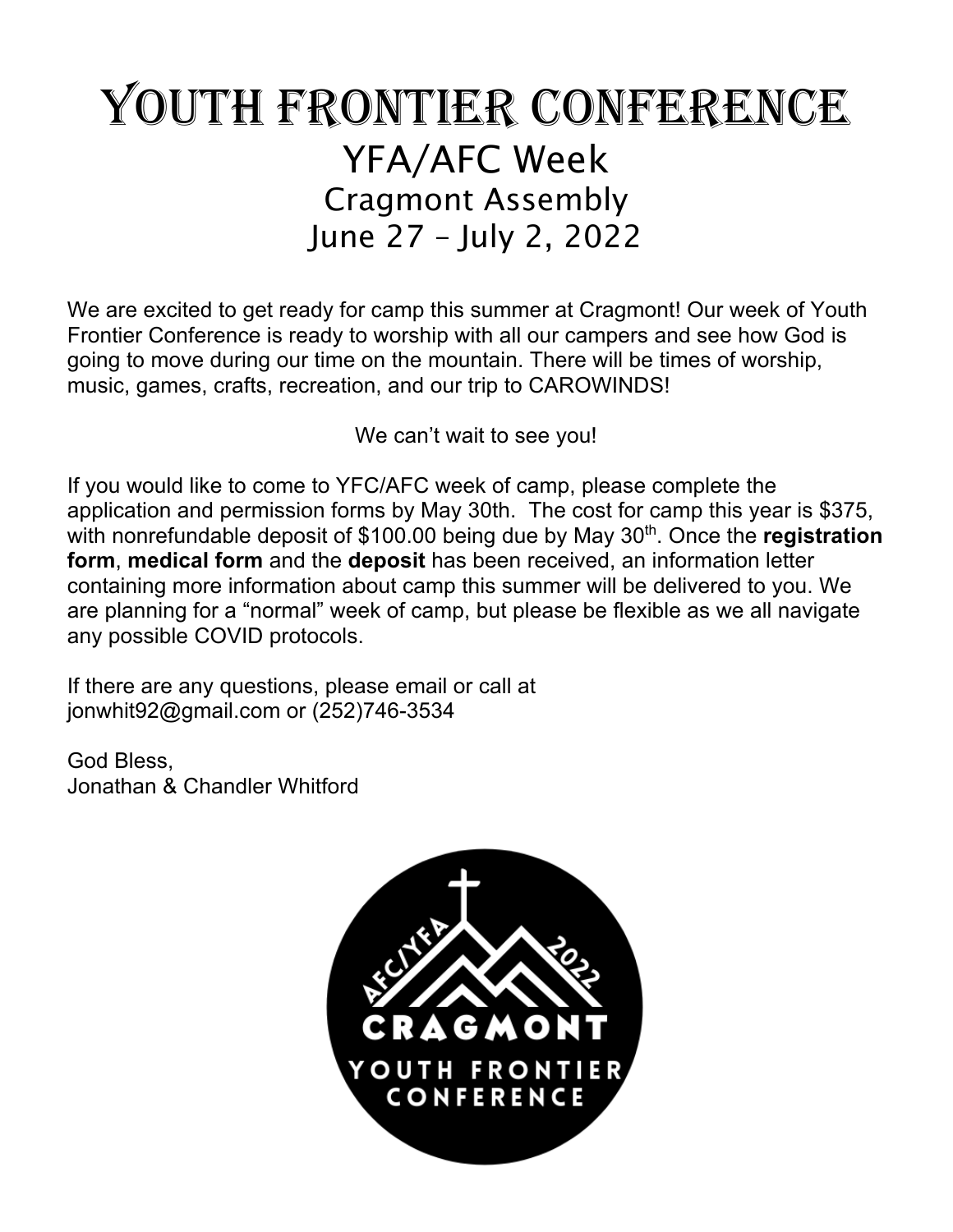### Registration Form for Youth Frontier Conference

| Gender Male [] Female []                                                         |                                                                              |  |  |
|----------------------------------------------------------------------------------|------------------------------------------------------------------------------|--|--|
| Grade that you will be in during the 2022-2023 school year _____________________ |                                                                              |  |  |
| Age _____________                                                                |                                                                              |  |  |
|                                                                                  |                                                                              |  |  |
| T-shirt size: YS [] YM [] YL [] AS [] AM [] AL [] A XL [] AXXL []                |                                                                              |  |  |
| Mother's name ___________________________________                                |                                                                              |  |  |
|                                                                                  |                                                                              |  |  |
|                                                                                  |                                                                              |  |  |
|                                                                                  |                                                                              |  |  |
| Send registration form and fee to:                                               | <b>Youth Frontier Conference</b><br>5403 Weyerhaeuser Road<br>Ayden NC 28513 |  |  |
| Please make checks out to Youth Frontier Conference                              |                                                                              |  |  |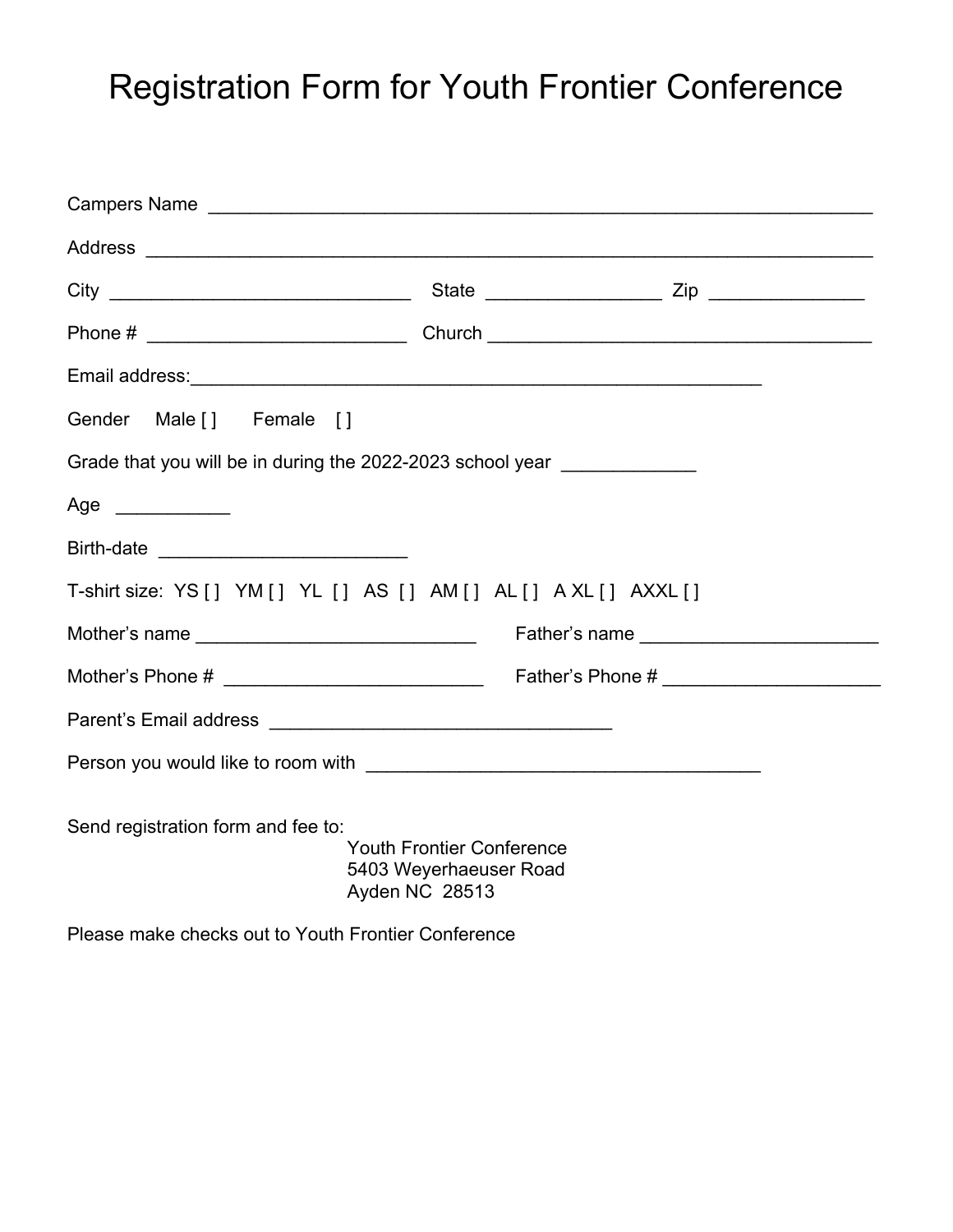### **Participant Medical Form & Contact information Youth Frontier Conference**

| Camper's Name:                                                                                                     |                                                                                                                                                                                                                                                                                                                                                                                             |                                                                                                                                                     |                                         | Birth Date: |   |               | Sex:  |                                                  |
|--------------------------------------------------------------------------------------------------------------------|---------------------------------------------------------------------------------------------------------------------------------------------------------------------------------------------------------------------------------------------------------------------------------------------------------------------------------------------------------------------------------------------|-----------------------------------------------------------------------------------------------------------------------------------------------------|-----------------------------------------|-------------|---|---------------|-------|--------------------------------------------------|
|                                                                                                                    | First                                                                                                                                                                                                                                                                                                                                                                                       | Last                                                                                                                                                |                                         |             | M |               | Y     |                                                  |
| Home Address:                                                                                                      |                                                                                                                                                                                                                                                                                                                                                                                             |                                                                                                                                                     |                                         |             |   |               |       |                                                  |
|                                                                                                                    | <b>Street</b>                                                                                                                                                                                                                                                                                                                                                                               |                                                                                                                                                     |                                         |             |   | Apartment No. | Route |                                                  |
|                                                                                                                    | City                                                                                                                                                                                                                                                                                                                                                                                        |                                                                                                                                                     |                                         |             |   | <b>State</b>  |       | Zip                                              |
| Parent/Legal Guardian Name:                                                                                        |                                                                                                                                                                                                                                                                                                                                                                                             |                                                                                                                                                     |                                         |             |   |               |       |                                                  |
|                                                                                                                    |                                                                                                                                                                                                                                                                                                                                                                                             | First                                                                                                                                               |                                         |             |   | Last          |       |                                                  |
| Home Phone No.: (                                                                                                  | $\begin{picture}(20,10) \put(0,0){\dashbox{0.5}(10,0){ }} \put(15,0){\circle{10}} \put(15,0){\circle{10}} \put(15,0){\circle{10}} \put(15,0){\circle{10}} \put(15,0){\circle{10}} \put(15,0){\circle{10}} \put(15,0){\circle{10}} \put(15,0){\circle{10}} \put(15,0){\circle{10}} \put(15,0){\circle{10}} \put(15,0){\circle{10}} \put(15,0){\circle{10}} \put(15,0){\circle{10}} \put(15,$ |                                                                                                                                                     | Work Phone No.: (                       |             |   |               |       |                                                  |
| Other Emergency Contact(s):                                                                                        |                                                                                                                                                                                                                                                                                                                                                                                             | <u> 1980 - John Stone, amerikansk politiker (d. 1980)</u>                                                                                           |                                         |             |   |               |       |                                                  |
|                                                                                                                    |                                                                                                                                                                                                                                                                                                                                                                                             |                                                                                                                                                     | <b>Medical History/Instructions</b>     |             |   |               |       |                                                  |
| Chronic Illness & Conditions (circle all that apply). (if others, please describe on a separate sheet and attach.) |                                                                                                                                                                                                                                                                                                                                                                                             |                                                                                                                                                     |                                         |             |   |               |       |                                                  |
| Asthma                                                                                                             | Diabetes                                                                                                                                                                                                                                                                                                                                                                                    | Epilepsy                                                                                                                                            | Heart Disease Sleep Walking Hyperactive |             |   |               |       |                                                  |
|                                                                                                                    |                                                                                                                                                                                                                                                                                                                                                                                             |                                                                                                                                                     |                                         |             |   |               |       |                                                  |
| Special Diet:                                                                                                      |                                                                                                                                                                                                                                                                                                                                                                                             | Date of last Tetanus Shot:<br><u> 1989 - Johann John Stone, mars eta industrial eta industrial eta industrial eta industrial eta industrial eta</u> |                                         |             |   |               |       |                                                  |
| <b>Physical Limitations:</b><br>regular camp activities? (If yes, please explain)                                  |                                                                                                                                                                                                                                                                                                                                                                                             |                                                                                                                                                     |                                         |             |   |               |       | Is there any reason this camper cannot engage in |

#### **Parent/Legal Guardian Agreement/Consent**

By my signature, I agree to and understand the following:

I understand that it is my responsibility not to send a sick child to camp.

I understand that costs for all treatments will be the responsibility of the parent/legal guardian.

I understand that is my child has any Covid like symptoms while at camp they will need to go home.

I understand that there will be no refund if my child becomes sick during camp and must be picked up, by me, from Cragmont. I understand if my child is raking medication during the week, it is my responsibility to send an adequate amount of that medication with my child.

I understand that the camp nurse will be responsible to administer the medicine to my child. Therefore, all medicine, both prescribed and over the counter medicines must be given to the camp nurse on the first day of camp.

I understand that all possible care will be used to prevent any accident and assigned adults will be responsible to see that any camper who gets sick or injured receives proper attention. I will be notified of any serious illness or accident.

I have provided this insurance information in the event that my child should need treatment by a physician/hospital.

| Insurance Company Name: |  |
|-------------------------|--|
| Policy Number:          |  |
| Policy Holder's Name:   |  |

I hereby give permission to Cragmont Assembly, Incorporated and its authorized representative to consent for medical/surgical treatment for the above-named camper (my minor child) as is deemed necessary from June 27-July 2.

Parent/Legal Guardian Signature: \_\_\_\_\_\_\_\_\_\_\_\_\_\_\_\_\_\_\_\_\_\_\_\_\_\_\_\_\_\_\_\_\_\_\_\_\_\_\_\_\_\_\_\_\_\_\_\_\_\_\_\_\_\_\_\_\_\_\_\_\_\_\_\_\_\_\_\_\_\_\_\_\_

Type or Print Name: \_\_\_\_\_\_\_\_\_\_\_\_\_\_\_\_\_\_\_\_\_\_\_\_\_\_\_\_\_\_\_\_\_\_\_\_\_\_\_\_\_\_\_ Date Signed: \_\_\_\_\_\_\_\_\_\_\_\_\_\_\_\_\_\_\_\_\_\_\_\_

**Please complete both sides**